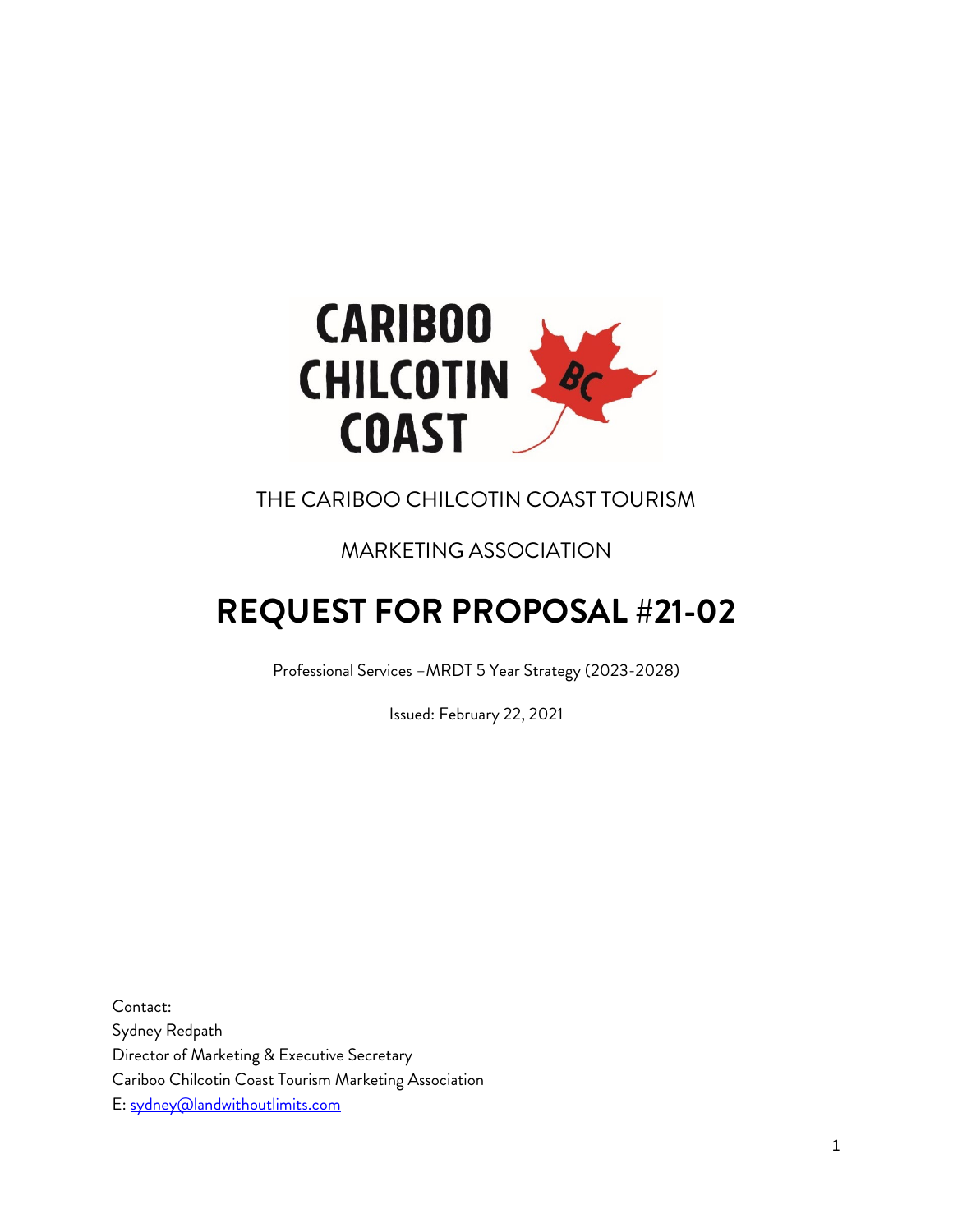## REQUEST FOR PROPOSAL

The Cariboo Chilcotin Coast Tourism Marketing Association (CCCTMA) is seeking proposals from qualified proponents to write and facilitate the development of the 2023-2028 MRDT Strategy for the Cariboo Chilcotin Coast region. This strategy will be used to pursue renewal of the Municipal & Regional District Tax (MRDT) program for the Cariboo Chilcotin Coast region; providing the basis for municipal, regional district and individual business approval of the program's renewal ahead of 2023.

Qualifying proposals will be evaluated by the CCCTMA based on a combination of qualifications, proven experience, work plan/schedule and price. CCCTMA reserves the right not to accept the lowest price or any proposal as submitted.

Confidential electronic proposals will be received up to and including 2:00 pm, local time on March 8, 2021 via email only in PDF format to [sydney@landwithoutlimits.com.](mailto:sydney@landwithoutlimits.com) PDF attachments shall not exceed 10MB including email signature.

Proposal submission subject line shall be identified as: Proposal - RFP#21-02 MRDT 5 Year Strategy

Further information and instructions in reference to the RFP may be obtained via email to the Project Manager, Sydney Redpath at [sydney@landwithoutlimits.com.](mailto:sydney@landwithoutlimits.com)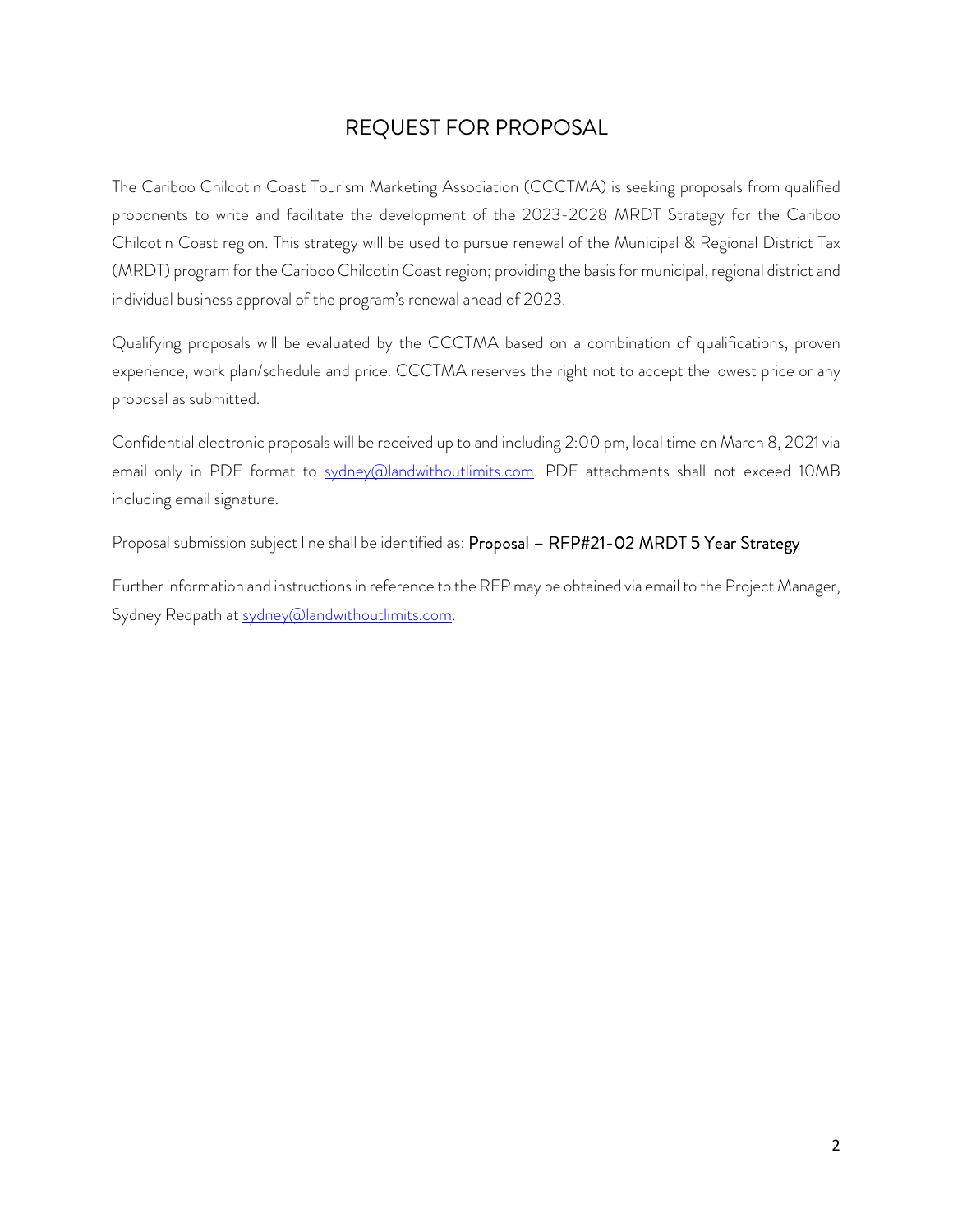#### **I. TERMS OF REFERENCE**

#### A. ABOUT THE CARIBOO CHILCOTIN COAST TOURISM MARKETING ASSOCIATION

The Cariboo Chilcotin Coast Tourism Marketing Association is part of the Cariboo Chilcotin Coast regional destination management organization (RDMO) with geographical boundaries that are defined by distinctive areas that include the Cariboo, the Chilcotin and Central Coast of British Columbia.

As a non-profit society, the organization works in conjunction with the Cariboo Chilcotin Coast Tourism Association; Destination BC; the Ministry of Tourism, Arts, Culture and Sport; and tourism industry stakeholders in the Region to foster the development and growth of tourism, to strengthen partnerships and to support BC's brand and global reputation.

Our mission is to conscientiously steward our region's tourism assets and to support responsible growth of the sector by ensuring a sustainable equilibrium between our socio-cultural, economic and natural environments while being inclusive of all Cariboo Chilcotin Coast citizens.

Our vision is to invite and welcome visitors who embrace, celebrate and respect our vibrant destinations, our heritage, people and cultures; and advance innovative, sustainable visitor economy solutions that increase business intelligence and performance so that our residents, local businesses, communities and region thrive.

#### B. SUPPORTING MATERIAL

The previous MRDT 5 Year Strategy (2018-2023) for the Cariboo Chilcotin Coast region can be viewed [here.](https://industry.landwithoutlimits.com/resources/uploads/2020/01/CCCTMA-MRDT-5-Year-Tourism-Plan-Approved-2018-22.pdf)

Recorded presentations on how MRDT dollars have been utilized to promote the Cariboo Chilcotin Coast region are available that recap the [2018-19 year](https://youtu.be/I-GbCndn22I) and 2019-20 year (including throughout [COVID-19 for 2020-21\).](https://youtu.be/1NJ3VxIRJA0)

#### C. BUDGET AND TIMELINE

Budget: \$20,000 Deadline for Completion: June 30, 2021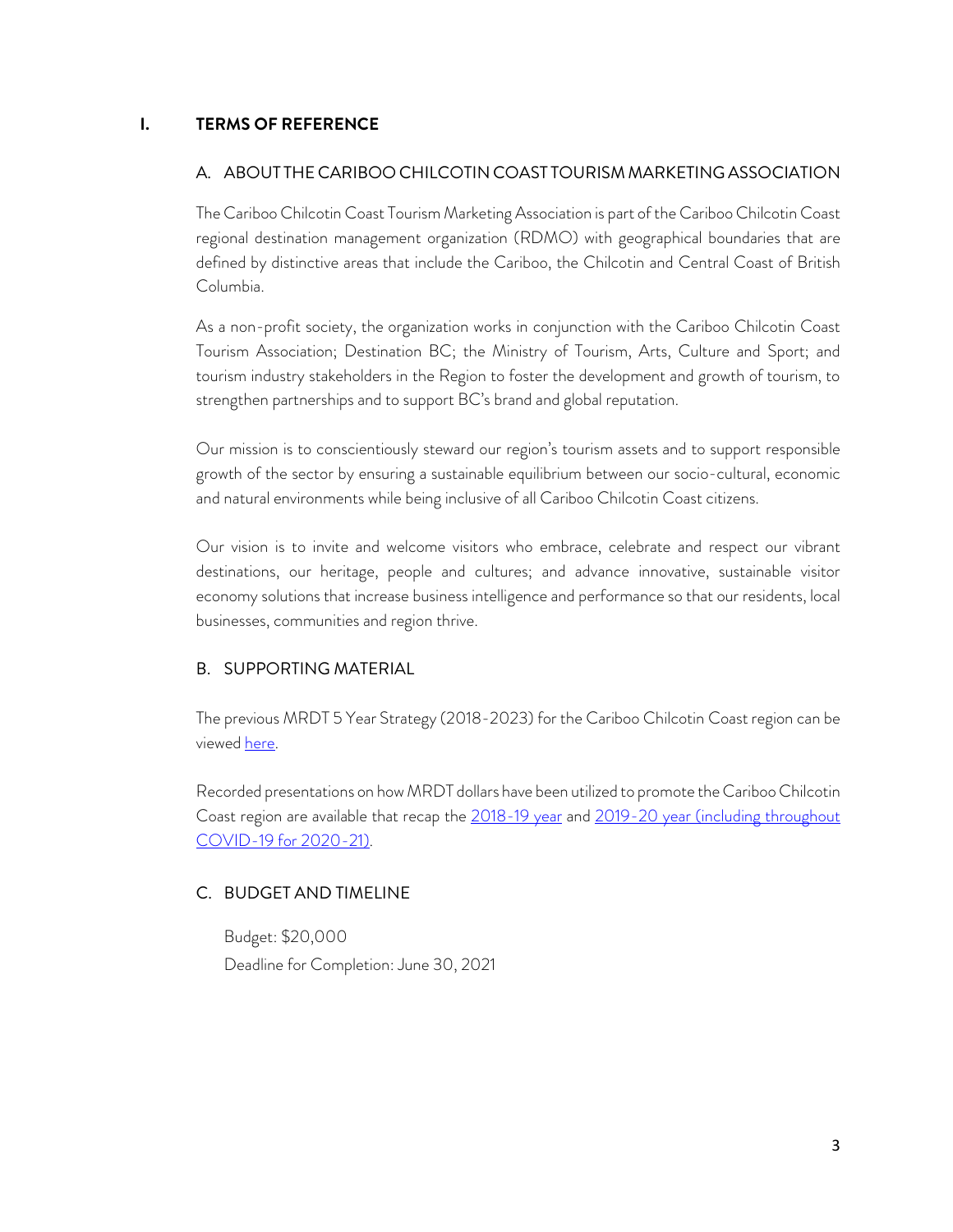#### **II. SCOPE OF WORK**

RFP submission should take into consideration the following CCCTMA expectations:

#### A. COLLABORATION

A collaborative process with CCCTMA, including methodology, validation, and any external consultations with stakeholders to ensure accuracy and realistic strategy formulation. This document will serve as the basis for municipal, regional district and individual business approval of the regional MRDT program's renewal in 2023. As such, it should be both reflective of the previous five year's advancements, outline a clear vision for the future and leave room for additions from industry consultations (separate from this contract).

#### B. COMPREHENSIVENESS

Content of the 5 Year Strategy is expected to include a current situation analysis utilizing pre-COVID data and current; and outline strategic priorities and actions over the next five years. Consultations with CCC internal and contracted marketing staff, Marketing Committee representatives, Board of Directors representatives and CEO are to be conducted to guide strategy development and alignment with overarching Cariboo Chilcotin Coast Tourism initiatives.

#### **III. PROPOSAL INCLUSIONS**

The proposal body should be a maximum of (5) pages, excluding the cover page and team member CVs, if to be included, should be presented in an appendix. Proposals not meeting these criteria may be rejected.

All submissions should include and will be evaluated based on the following:

#### A. COMPANY/CONTRACTOR PROFILE

a. Name of the business, contact person and contact information: Provide address, telephone number, email address, and web address, as applicable.

#### B. QUALIFICATIONS AND EXPERIENCE

- a. Provide a brief description of you/your firm, including its founding and history; number of employees; service areas; and awards or other forms of recognition.
- b. Provide a description of your work process.
- c. Special considerations: Describe why and how your firm is uniquely positioned to serve as a contractor to the CCCTMA for this strategy development including an understanding of the Cariboo Chilcotin Coast Tourism region and the project process and objectives.
- d. Provide 3 examples of similar project experience and client references for those projects.